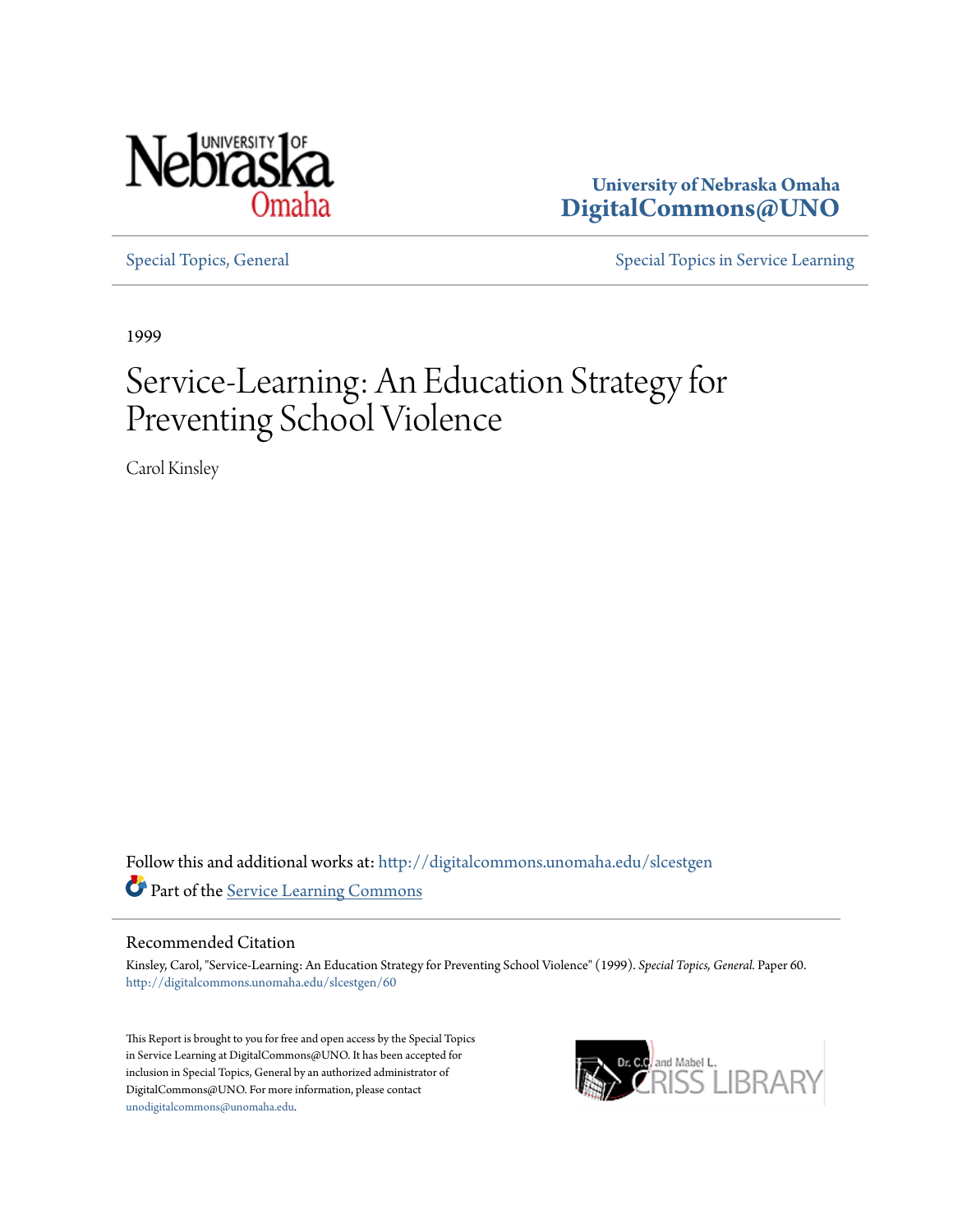



Paper SERVICE-LEARNING

ECS • 707 17th Street, Suite 2700 • Denver, CO 80202-3427 • 303-299-3600 • fax: 303-296-8332 • e-mail: ecs@ecs.org • www.ecs.org

# SERVICE-LEARNING: AN EDUCATION STRATEGY FOR PREVENTING SCHOOL VIOLENCE

## *Introduction*

Recent headlines provide ample testimony of dramatic, heart-stopping incidents of youth violence - at every socioeconomic level, in evety age group, and across rural, suburban and urban areas. What were once seen as isolated outbursts have multiplied in such a way that they no longer can be thought of as random incidents.

Many factors underlie violent behavior in schools. Easy access to guns, violent movies and video games, poor and even destructive parenting, social upheaval in schools, minority status and, not least, violence in the home arc all potential "enablers" of violent behavior on the part of students. But these are only the external, publicly discussed causes.

Rarely talked about is what is happening within young people that cause them to react with such negative emotion and antisocial behavior. Many of the students who perpetrated the most serious school vio-

lence acts felt alienated from schoolmates, for example. Even more rarely discussed is how schools, organizations and communities can nurture young people with strategies that focus on preventing violence. At the very least, educators and others need to create situations in which young people experience structure in their lives, receive emotional support, have clear behavior expectations and experience meaningful consequences to unacceptable behavior. Above all, adults need to model values that can help young people become healthy, balanced and productive individuals.

*The addition of service to learning helps students*  ... *experience the rewards, at a young age, of becoming healthy, productive citizens.* 

Service-learning is one strategy that shows promise for creating this "culture of caring." Service-learning works because it provides a vehicle to reach young people by using carefully selected contexts of community service as environments for learning. The addition of service to learning helps students see firsthand that caring about others makes a difference. They experience the rewards, at a young age, of becoming healthy, productive citizens.

Service-learning provides both the social structure and the emotional support that can help counter youth violence. It helps young people develop academically, socially and emotionally. It also provides an important way for young people to connect with their communities by giving them a stake in creating positive changes where they live.

# *Service-Learning: A Frame To Address Youth Violence*

The National and Community Service Trust Act of 1993 defines service-learning as "a way to involve young people in learning through participation in thoughtfully organized service that meets real community needs." This definition is used in programs across the country. At the classroom level, service-learning experiences are integrated into curriculum and programs in K-12 schools as a focal point of a unit of study or as a theme for an interdisciplinary approach to learning (see examples on page 3).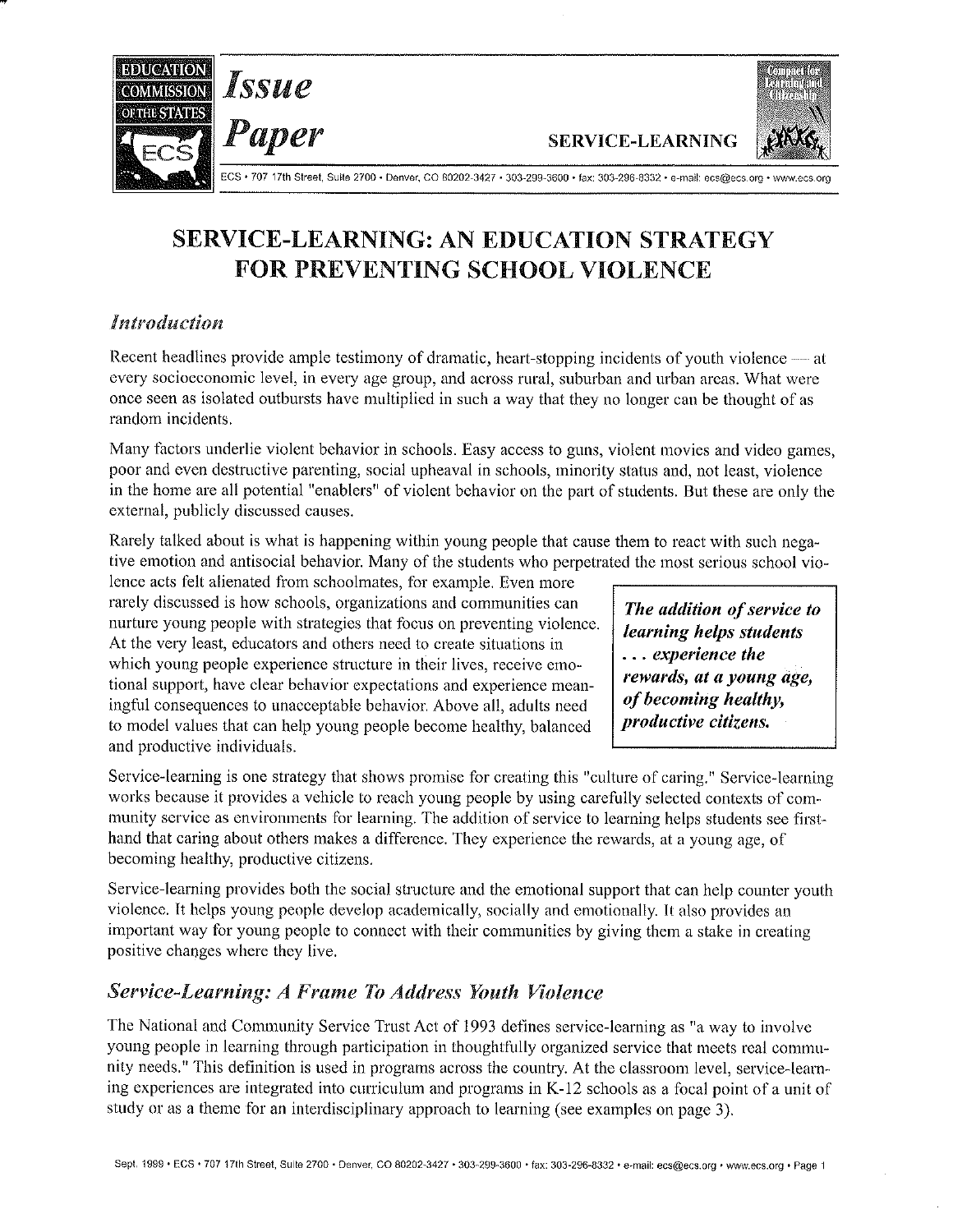Teachers who have tried it say the experience of service brings learning to life by motivating students to learn. Such experiences enrich learning by giving students the opportunity to acquire and apply skills, examine problems and think critically about situations and issues.

Service-learning also connects students to one another, as well as to their communities. Most important, a reflection component gives students the opportunity to understand what they have accomplished and learned. Reflection puts learning in a broader context and integrates new learning into previous studies.

Service-learning is an effective countermeasure in a school culture that either includes or is drifting in the direction of violence. Dynamic service-learning can help transform a negative school culture into a positive place to learn. The experience of Putnam Vocational Technical High School in Springfield, Massachusetts (described in this paper), as well as other school sites, shows the impact service-learning has had on the school culture, the students' lives and their communities.

### *Reaching Alienated ami Disa.flected Students*

One step in preventing students from feeling alienated is for teachers and others in the community to start by treating young people as if they matter — one by one. Based on widely reported and documented research, it appears that alienation and disaffection among adolescents arise, in part, from the lack of a positive connection with their community. Youth who become violent commonly say they feel as if "no one cares" or they "don't matter."

Teachers and other school officials already involved in service-learning say that one highly effective way to demonstrate to students that they are cared for is to give them something to care ahout in a supportive context. As Virginia Anderson, former principal of Chestnut Middle School in Springfield, Massachusetts, puts it, "When students can care for others, they learn to care for themselves."

Teachers and school administrators know that growing up and becoming a citizen in a democratic society involves gaining a sense of responsibility to others and contributing to the community, as well as enjoying society's benefits. To that end, teachers, parents and other citizens must reconnect with young people, and nurture and care for them.

Service-learning projects bring people together around a real need. Teachers and students work together to design a project to meet a community need while at the same time supporting specific learning objectives. For example, students who help senior residents of a nursing home write letters to relatives enhance their academic skills of communication and writing, and the social skill of listening. Science students who participate in a community environmental-quality study develop observational, datarecording and research skills, as well as the higher-order thinking skills of analysis, synthesis and evaluation.

In addition to the learning that occurs, a compelling reason to use service-learning is that all young people can participate. Service-learning can bring together people of diverse populations and incomes around a common purpose that makes a difference in school cultures and communities. When students work together on service-learning projects, they have the opportunity to learn how to work effectively in diverse groups and make decisions for the good of the group. They learn how to communicate clearly, how to negotiate, come to consensus, solve problems, value differing beliefs and ideas, and respect diversity. Some

*"When students can care for others, they team to care for themselves.* "

> -Virginia Anderson, former principal, Chestnut Middle School, Springfield, Massachusetts

students may need to learn about poverty, others about abundance, but all need to learn about one another's dignity and intrinsic worth. As Putnam Principal Ann Southworth likes to point out to her teachers: "The power of service-learning lies in its ability to initiate the most important learning activity of all, the realization of self."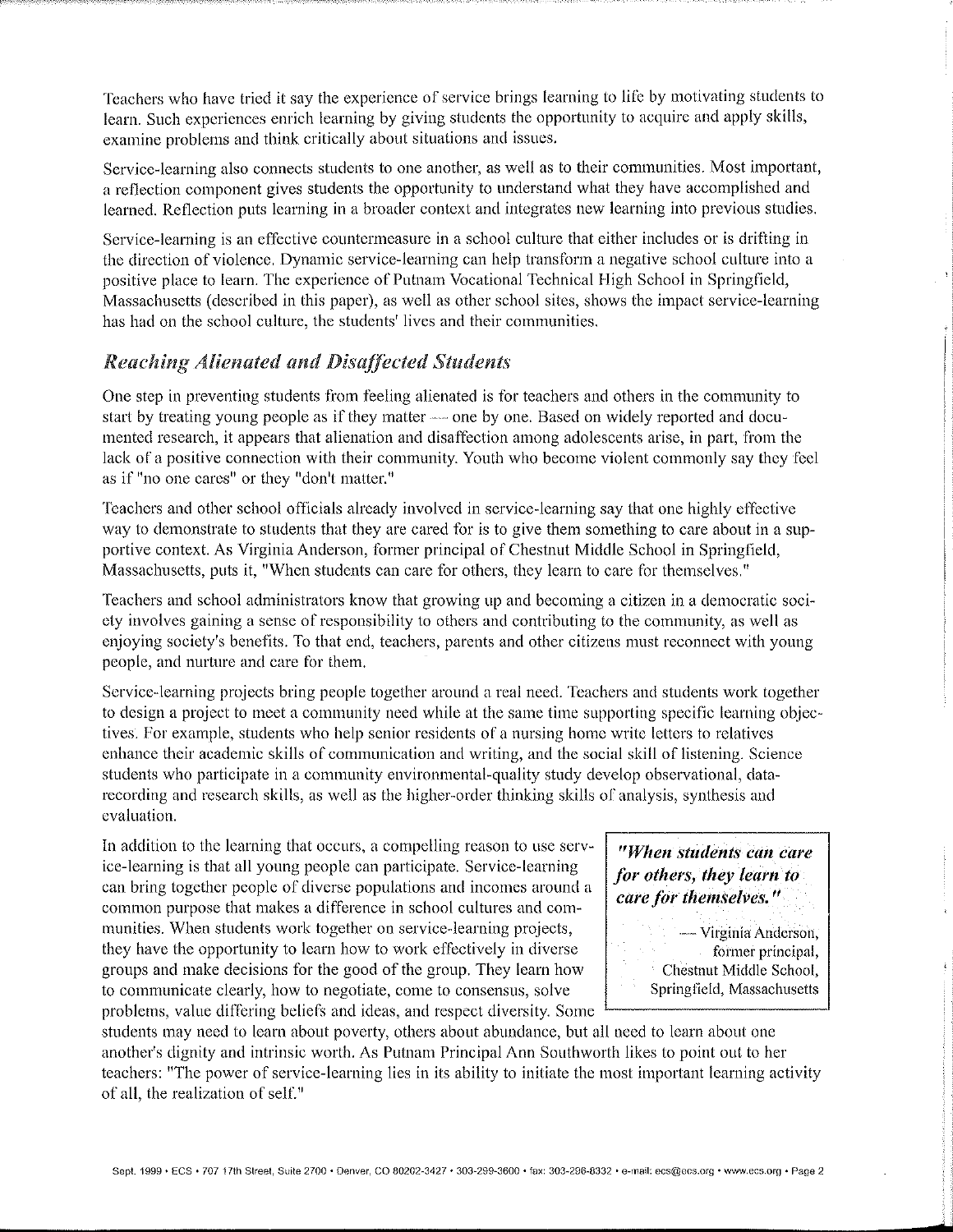# *Service-Learning with a Theme*

*Dubuque, Iowa, 6th graders improved their writing, interviewing, interpersonal and artistic skills while developing a relationship with retirement/nursing home residents. Students at Audubon Elementary participated in a*  $core$  curriculum entitled "Cycles of Life"  $-$  *a* theme their teachers believe ties in naturally with studies of *eco.\ystems, astronomy and ancient civilizations.* 

*In the service-learning project, each student was paired with a resident of a nearby nursing home. Students developed their academic and interpersonal skills by giving time and attention to, and producing a written biography for, their assigned resident. The biographies were presented to the residents or their families during the students' 6th-grade graduation ceremony.* 

*Teachers planned extensively for the year-long curriculum, outlining academic objectives, guiding the students in planning the biographies and developing interview questions, arranging meetings between student and resi*dent, assisting in production of the biographies and facilitating delivery of the final product — each resident's *personal story.* 

Lessons learned from this service-learning experience were incorporated into objectives of the basic content *curriculum. In addition, students developed long-lasting relationships that blossomed long after the academic activities were ovet:* 

(Source: Fordice, Deb (1999). "Seasons of Life: Biography as Service," *Service at the Heart of Learning*. Emily Cousins and Amy Mednick, editors. Dubuque, lA: Kendall/Hunt Publishing Co.)

# *Service-Learning Across the Curriculum*

*Malcolm Shabazz City High School in Madison, Wisconsin, is a small public alternative school for "at-risk" students. The school's mission is to create a safe, supportive, multicultural, academically challenging learning community that prepares young people to become active, informed, compassionate adults. Service-learning was adopted as a schoolwide approach to help fulfill this mission.* 

At Shabazz, service-learning is used to incorporate diverse teaching and learning styles; foster resiliency and *build on each student's strengths,· fOster civic responsibility and activism," enhance academic achievement for all students; and teach reflection and critical-thinking skills. Service-learning permeates the curricula, and every student becmnes involved in such areas as language arts, drama, science, health, social studies, art and computers.* 

*During the* 1998-99 *school yem; students were engaged in more than 20 Shabazz/Community Service-Learning Partnerships. This teaching strategy, says coordinator Jane flammatt Kavaloski, brings relevance and reflection, collaboration and compassion to teaching and learning, and has sparked a new excitement about learning and a new awareness of civic responsibility among students.* 

(Source: Material developed by Jane Hammatt Kavaloski, service-learning coordinator)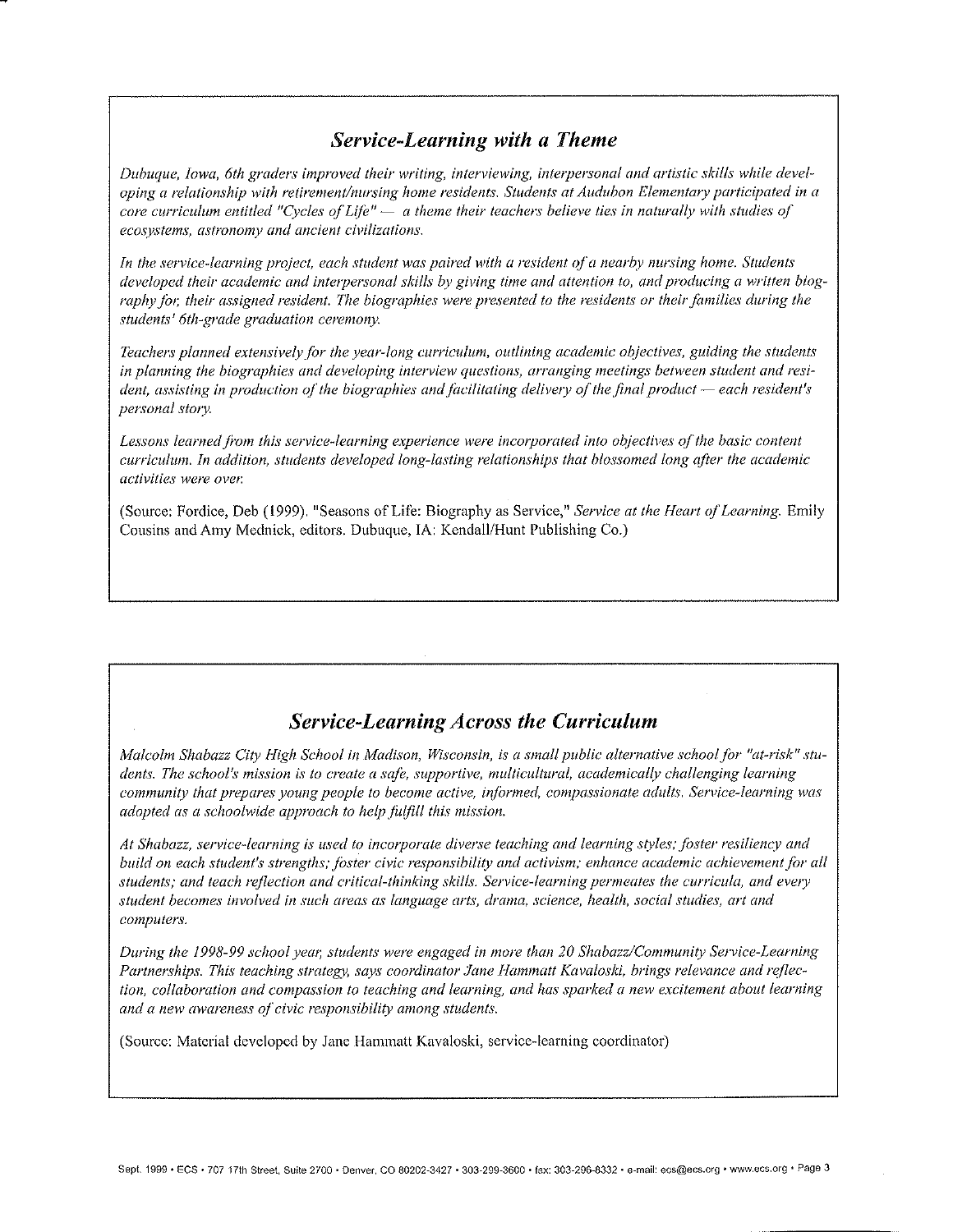### *Turning Around a Troubled School*

At Putnam, the administration, faculty, community members, parents and students have transformed their school from a place plagued by violence, drugs and open gang warfare to one well on its way to becoming a high-performance high school (see boxes that follow). The indices of change at Putnam point to a dramatic turnaround in a school that just five years ago was on the threshold of anarchy  $-$  a turnaround Southworth attributes directly to service-learning.

| <b>Putnam in Profile</b><br>Total Student Body - 1,552, Grades 9-12        |                                       |                                  |
|----------------------------------------------------------------------------|---------------------------------------|----------------------------------|
|                                                                            |                                       |                                  |
| Native American/Alaska Native                                              | 1                                     | $\theta$                         |
| Asian American                                                             | 8                                     | $\prod$                          |
| African American                                                           | 217                                   | 225                              |
| Hispanic                                                                   | 398                                   | 403                              |
| White                                                                      | 168                                   | 121                              |
| Total                                                                      | 792                                   | 760                              |
|                                                                            | <b>Evidence of Change</b>             |                                  |
|                                                                            | Pre-Service<br><b>Learning (1995)</b> | Post-Service-<br>Learning (1999) |
| Incoming 9th graders testing at grade level<br>(Iowa Test of Basic Skills) | 9%                                    | $\ddotsc$                        |
| Dropout rate                                                               | 25%                                   | 5%                               |
| Students disciplined for fighting                                          | 12%                                   | 1%                               |
| Bound for postsecondary education                                          | 40%                                   | 62%                              |
| GPA of 3.0 or higher                                                       | 6%                                    | 17%                              |
|                                                                            | 12%                                   | 40%                              |
| On school honor roll                                                       |                                       |                                  |
| National Honor Society members                                             | 2%                                    | 8%                               |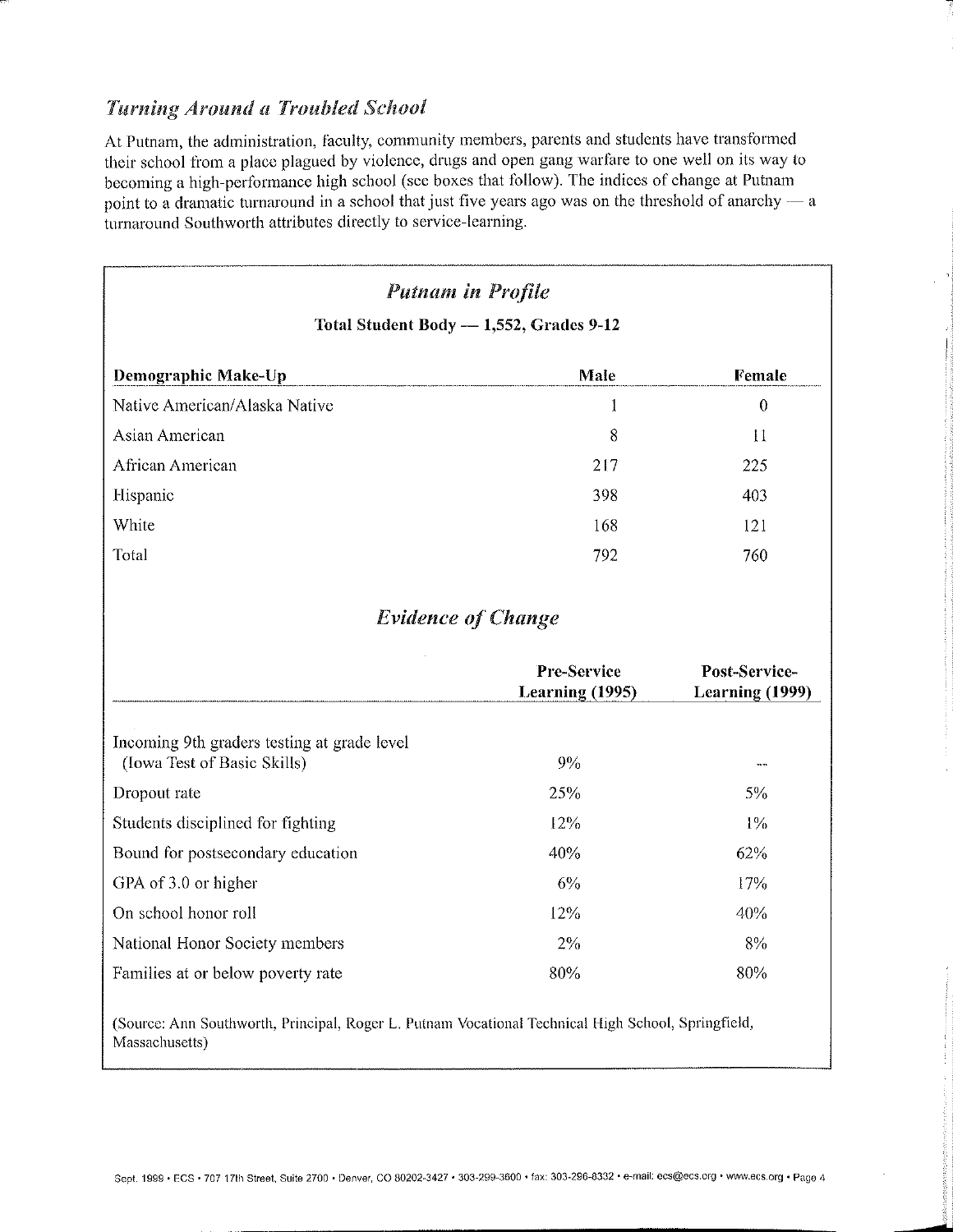# *Putnam's Service-Learning Programs and Activities*

*Putnam administrators and teachers increased their use of service-learning in 1994 to counter the school's neg*ative culture. The effort has provided teachers with a process to use students' shop and academic skills in serv*ice projects within the school itself and in the Springfield community at large. Specific service-learning projects have included the following:* 

- Working with the Springfield Parks Department, Putnam faculty and students renovated and decorated a *dilapidated Victorian carriage house, which is now used for public functions.*
- *Students and faculty worked with museum curators to build an exhibit representing a section of 16th century Timbuktu. The project, which included a number of gang members, began as a carpentry, design and paint* shop class. As students worked at the museum, docents taught them the history of West Africa in the 16th cen*tury. And, as students were called upon to write and tell about their museum experience, they asked their teachers to help them improve language and speaking skills. Students also brought their families to the rnuseum, the first time most of them had attended an exhibit or visited any museum.*
- The successful construction of the Timbuktu exhibit led the museum staff to request that students construct *another exhibit focusing on the history of transportation in Springfield — specifically, building a replica of the old Trolley Barn, which had once stood in the neighborhood where many qf'the students lived. Because the project was in their part of town, students learned not only about construction but also about Springfield and its history during the turn of the century.*
- These successes led to building a shrine for exhibiting Buddhist art from Nepal. Students and faculty worked with local museums and the University of Massachusetts to develop an interdisciplinary unit on Eastern religion, history, English, art and carpentry skills. The exhibit opens in fall 1999.
- *Another carpentry service project provided the local regional theater with a set for a production of* The Diary of Anne Frank. *In the course of this project, students studied the Holocaust, as well as the book. Carpentry students, who had not demonstrated strong writing skills up to that point, producedfbur-page essays about their work and what they learned.*
- In another area of community service, faculty and students recognized the school needed a health center and, *because no funds were available, began to plan how they could build one. Vocational shops agreed to help* design, build and wire the shop. Residents and businesses provided the funds for a health educator, and within *a few years the health center became a reality.*
- *Students not only participate, but also help train others in peer mediation, a major program at Putnam. As Putnam mediation teacher Jimmie Mitchell wrote in a letter to Southworth: "Mediation is an effective program that shows students how to solve problems without using violence. I feel it is especially important for inner-city kids to help them deal with violence not only inside the school but outside as well. Our students feel Putnam is a safe environment for them, which encourages them to come to school; that decreases our dropout rates. Many of our students' parents feel violence is a way for them to solve their problems. By training our students fin peer mediation], they can go home and teach their parents the valuable mediation skills they have acquired.*"

*In the context of Putnam's Total Quality Management (TQM) team, faculty and students developed a strategic plan using the TQlV! method. They developed strategies.fbr helping others, taking responsibility for the litter in the rooms and halls, and contributing to overall school improvement. The participation of one student*—the *son of divorced, alcoholic parents -- exemplifies the experience of many who engage in service-learning. He began with barely passing grades, sporadic attendance and an "I-don't-care" attitude toward school. But after working on two medal-winning TQM teams, the student began to experience academic success and will enroll in college next yew:*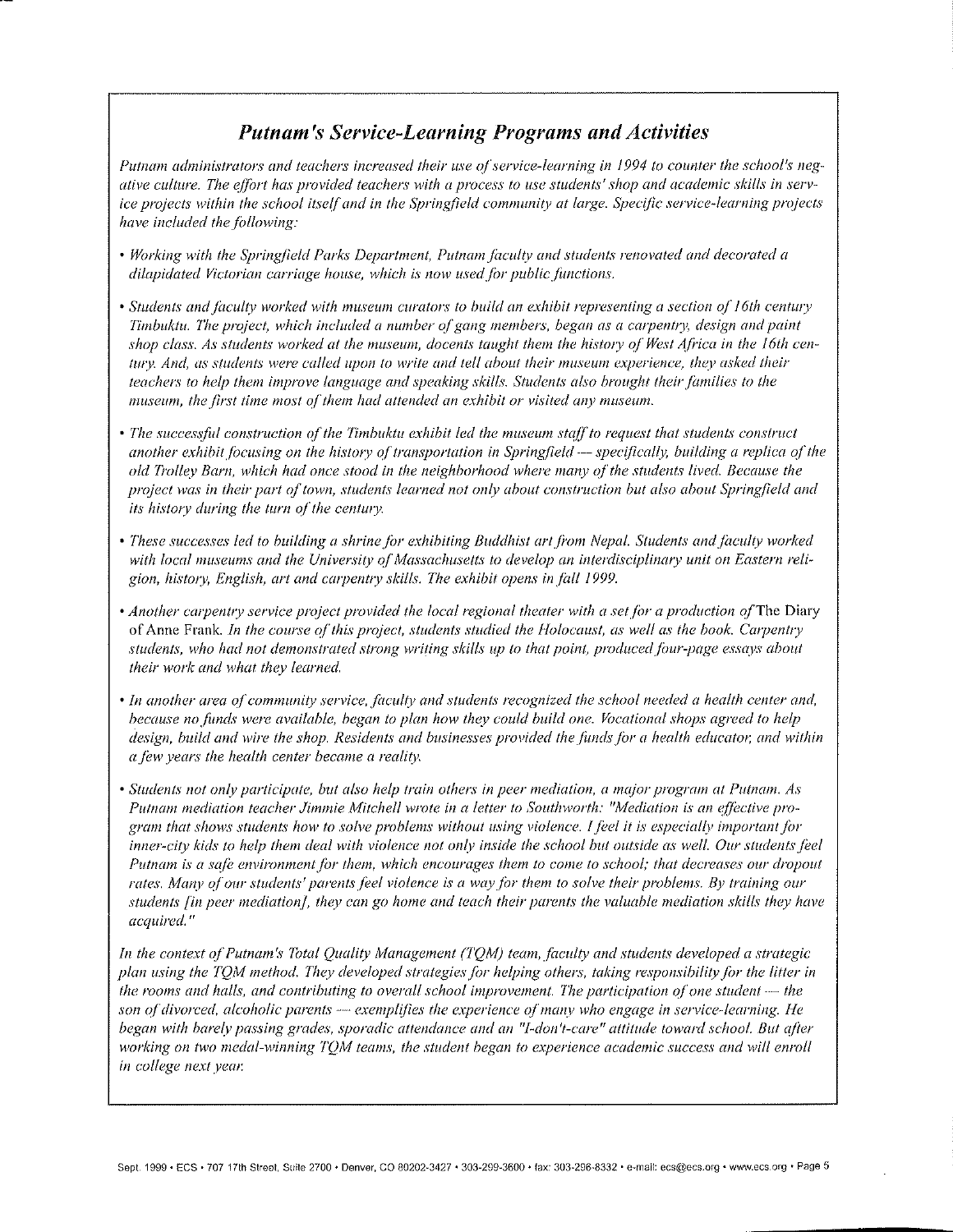"Service-learning," she says, "gives new meaning to academic life for these kids. If you take a simplistic view, you can stop violent behavior pretty easily, as long as you arc willing to turn your school into a juvenile detention center — a prison. You bear down with order imported from the outside. But to get young people to become self-directed toward improvement, you have to give them new options. Servicelearning does that."

The results at Putnam have been impressive. More than 140 students were placed in jobs with local employers in 1998-99, demonstrating that businesses and local organizations recognize the good work students have done in the community. In fact, two young male graduates had \$33-an-hour jobs as carpenters. Both minorities, they also are members of the National Honor Society and are headed toward four-year colleges with excellent scholarships. As the younger students see their success, they are encouraged to emulate them $-$  to put in the effort it takes to overcome challenges, says Southworth. "They sec," she says, "that when they help the community, the community helps them. Respect breeds respect."

Obviously, not all of these activities and learning can be accomplished by a school alone. The philosophy, process and structure for developing service-learning needs to be understood and valued. As that process unfolds, a web of connections begins to take shape among businesses, city departments, higher education institutions, partnering schools, community organizations and a variety of social agencies within the city.

### *Helping Adults Feel Responsible*

Adults often abdicate their responsibility to young people. School leaders sometimes fail to reach out to other partners, such as organizations whose interests match or complement those of young people; community volunteers who can bring their experiences and careers to young people through mentoring; parents who arc ready to step in, but do not know how to do so effectively; and social service agencies and professionals whose resources and skills can be turned toward preventive interventions.

# *Service-Learning's Impact*

*Students. Evaluations show that service-learning has strong impacts on acadernic learning as well as citizenship. In a recent national study of service-learning programs commissioned by the Corporation for National Service, for example, students scored much higher on four measures of academic importance: engagement with school, grades, grade averages in core subjects and education aspirations. Measures of civic participation also were high, as were gains in psychological maturity.' Asked about their own reactions, 90% of service-learners said their peers should be encouraged to participate. Perhaps most telling, they said the experience made them feel as if they made a difference. As one student said, "You see a big, big change in the kids you work with. I had a girl who could hardly read, and l worked with her evety week, and at the end of the yem; she was above the other students in her class. She just needed extra attention. "2* 

*Community Organizations. Service-learning experiences provide a much-needed extension of resources available through community organizations. Examples of the impact of service-learning efforts on community organi*zations include the building of structures, such as landscaping a park and building a gazebo and picnic tables *in Crawfordsville, Florida; providing services to hospital patients in East Scranton, Pennsylvania; providing tutors; assisting in nursing homes; helping to manage a local food bank; working with local government, as some Texas students did by leading tours at a local science center and providing clerical assistance at the State Employment Commission. 3* 

**Communities.** *Service-learning programs also affect communities as a whole. In evaluations of more than 300 programs, local (?fllcials gave service-learning prqjects high ratings for accomplishment, averaging 8. 6 on a 10-point scale. Agency personnel also rated service-learning volunteers 8.2.fbr their impact on the community, and 96% of local ojficials said they would use the program again. <sup>4</sup>*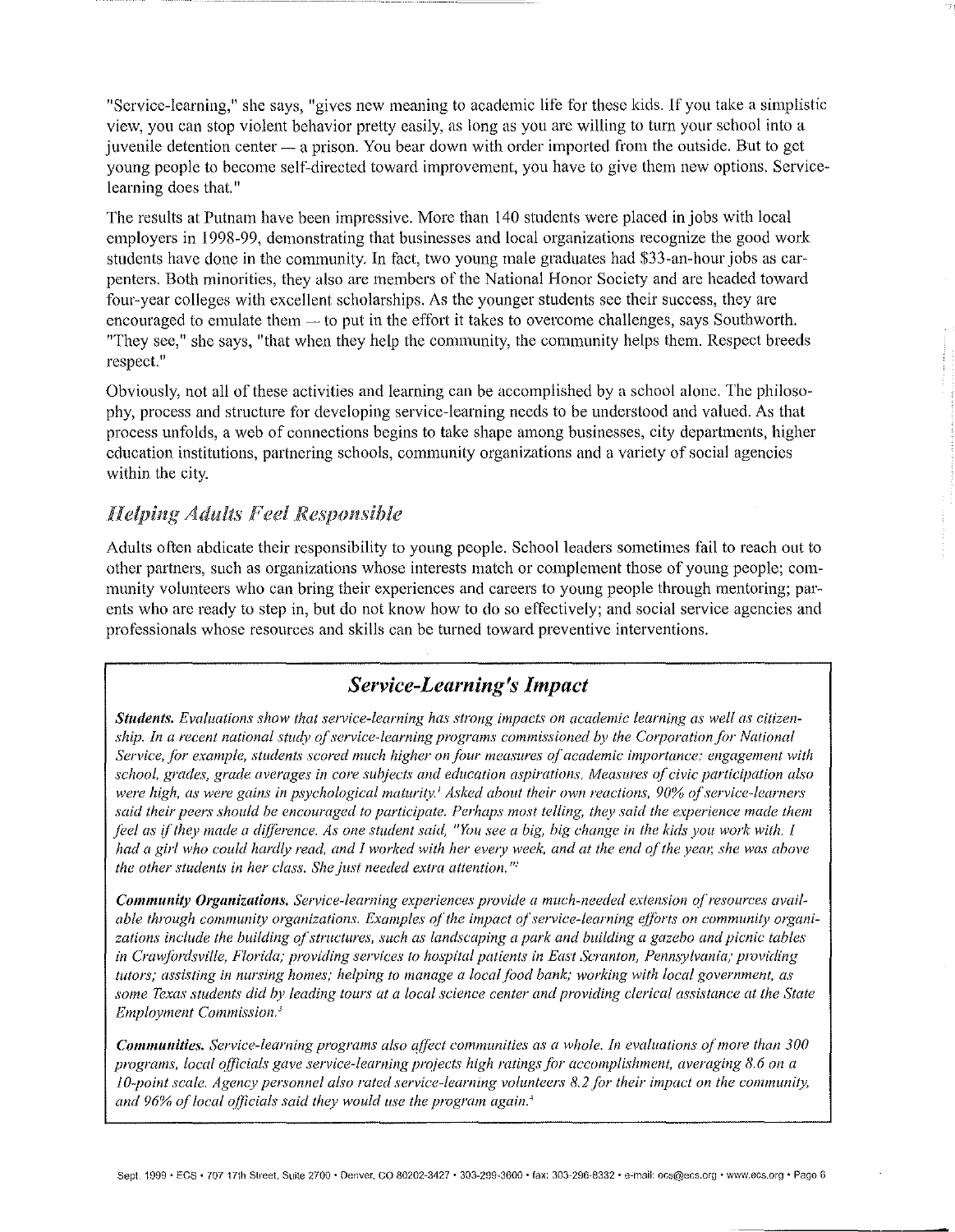As a result, young people are often left to their own devices. They shape a culture lacking in the traditional guidance of the adult world and the accumulated wisdom of generations. Littleton, Colorado, and the other sites of violent tragedy have sounded a wake-up call that many young people not only need help but are crying out for it - for a sense of direction, a set of coherent values and a structure of limits they can count on.

Service-learning helps provide these structures. School/community partnerships, for example, help bring adults and youth together. Putnam High School has several such partnerships, including the University of Massachusetts, Baystate Medical Center, Springfield Parks Department, Springfield Library and

# *Policy Implications of Service-Learning*

*A prerequisite for understanding the education policy implications ofservice-learning is understanding that there is a fundamental difference between service-learning and community service per se. In service-learning, service experiences become a carefully constructed context for education, not simply an expectation about how young people can or will .spend time as volunteers. In service-learning, young people are not expected to spread out into the cornmunity looking for something to do. The expectation rather is for the school and district to identify and provide opportunities for student service that match curriculum goals and can be integrated with them.* 

*This perspective gives rise to several policy implications:* 

- *1. Service-learning offers the opportunity and responsibility for professional development for teachers unfamiliar with the service-learning concept or with service-learning as an education process. Service-learning is not merely a way for students to expend extracurricular time; doing service-learning right takes preparation and training. To institute a service-learning education component without professional development support is to court failure.*
- *2. Given that a basic goal of all education is to provide young people with the knowledge, skills and abilities needed to jimction effectively as citizens in a democracy, a strong and overt link to citizenship education is an important policy implication for service-learning. Because service-learning is a highly effective way for young people to assume the mantle of citizenship in a sequence of progressive responsibilities, the two can and should be seen together and built in tandem. How well civic and service responsibilities are learned can be tested through written work based on experience, for example, student essays, portfolios, project reports and arts projects.*
- 3. The overlap between character education, citizenship education and service-learning means school leaders *must bring service-learning closer to the center of their long-range objectives. At both federal and state levels, funds already have been earmarked }Or character education and citizenship education. The similarity between these concerns and those of service-learning create an opportunity for piggybacking and joint programming.*
- *4. As a matter of education policy, service-learning, by its nature, offers contexts for striking the balance between book learning and experiential learning. Service- and experiential learning need not be looked at in isolation. These point to guidelines for policies aimed at total integrated learning across the board.*
- 5. Service-learning provides an exceptional opportunity for school and district officials interested as a matter *q{education policy- in finding effective means to build interdisciplinmy curricula that have the added advantage of being rooted in direct student experience.*
- 6. Service-learning can be used effectively as a vehicle to achieve education reform goals. It reinforces authen*tic, active learning; partnership with the community; support for interdisciplinary study; and a host of other reforrn initiatives.*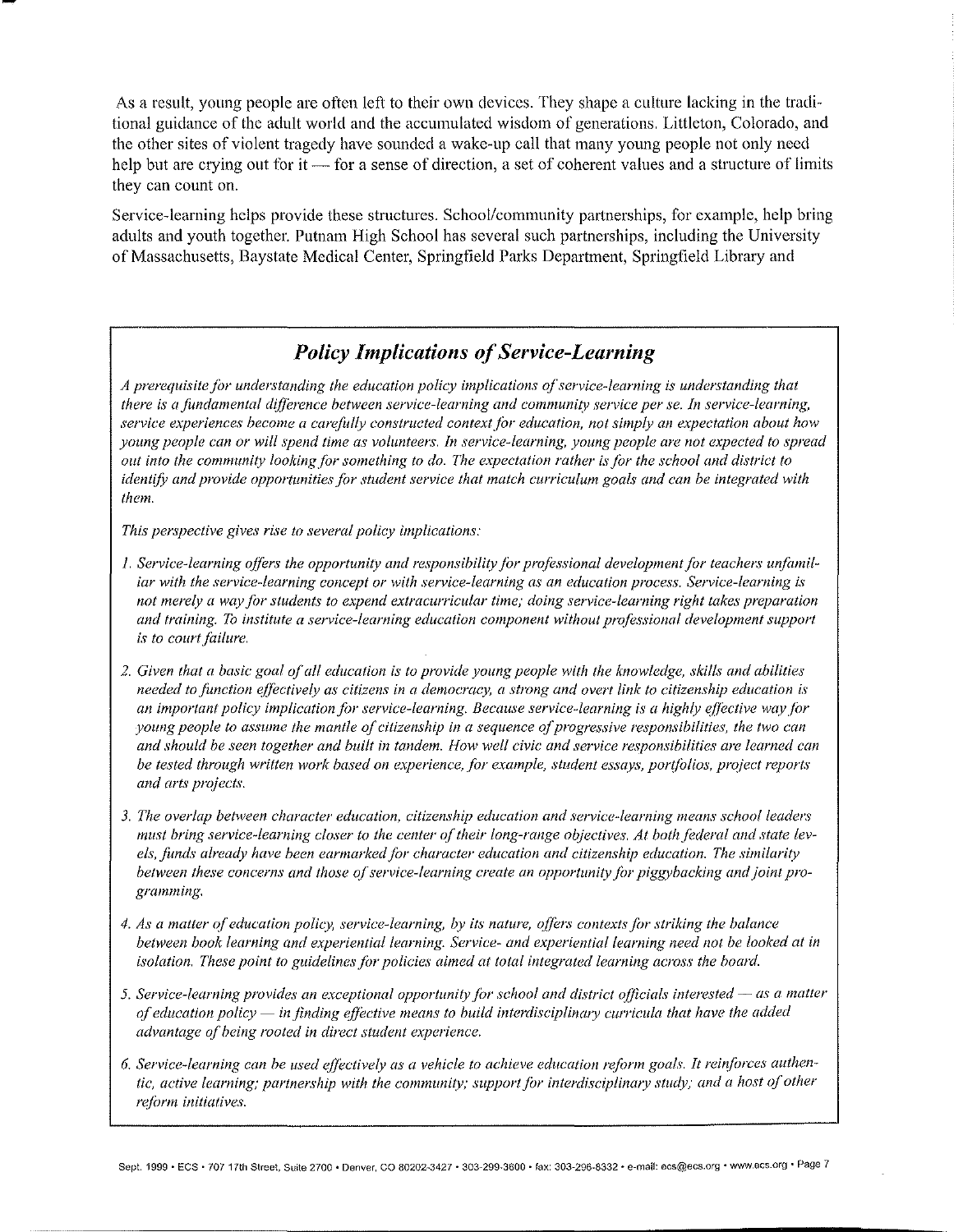Museums Association, Springfield Police Department, American Saw and Manufacturing Co., Peter Pan Bus Co., a local soup kitchen, and four middle and elementary schools. These institutions and organizations provide dozens of adults to support education and places for students to serve.

### *Seeing Young People as Resources*

Teachers and administrators involved in service-learning say seeking ways to use young people's skills

*"The power of serviceteaming lies in its ability to initiate the most important learning activity of all, the realization of self:"* 

**---Ann Southworth, principal, Putnam Vocational Technical**  High School, Springfield, **Massachusetts**  **and interests and treating them as genuine contributors motivate them**  to participate. Because adults traditionally take on the role of providing education programs, many find it difficult to give young people an opportunity to contribute on their own and serve as community members in full standing.

By contrast, service-learning not only provides but also insists on a process that enables students to participate in determining which service activities become part of the school curriculum and thus of their lives. Teachers, community partners and students develop the capabilities they need to work effectively in a structure in which they determine their own roles and responsibilities. Teachers guide and coach the students throughout, helping them make sensible and practical decisions that support curriculum goals and their own development

as community members and citizens.

### *Supporting School Reform*

For almost two decades, school reform and improvement have been at or near the top of the nation's domestic agenda. But, in addition to higher academic standards, reform efforts need to include character formation and attention to building strong values of respect, caring and responsibility, as well as the skills and attitudes of good citizenship. In acting like good citizens, students become good citizens, developing the skills of responsibility, respect, caring and the ability to communicate in positive ways.

Service-learning also reintorces high education standards and makes real the requirements students encounter tor judging their work and participation. As Putnam instructor Robert Tynan says about the Buddhist culture exhibit: "From the beginning of this project, students knew that their work was to be widely exhibited and that the Buddhists believed it should be of high quality, create good karma and be an aid to meditation. Students knew their work had to represent their best efforts, and they responded **well."** 

Service-learning can be a key component in addressing education reform and school improvement by creating conditions within schools that nurture both high academic performance and student contribution to self and society. The strength and power of service-learning comes when it is fully aligned with state and district policies on standards, assessment, accountability and other critical initiatives. Successful partnerships between schools and their community are required for reform to be fully comprehensive. Service-learning opportunities allow the public and schools to work together to improve community life.

In addition, the project's learning objectives were purposefully tied to high learning standards. Putnam mathematics teacher Joan Beardsley notes, for example, that students met mathematics standards by analyzing and explaining the geometry of mandalas, as well as by learning to read architectural plans and drawings.

In order to integrate service fully with learning and align it with standards, competencies, assessment and accountability as Tynan and Beardsley have done so effectively, teachers must be provided with quality professional development. Continuous teacher improvement must be a priority for schools, and helping teachers learn how to develop an integrated quality service-learning curriculum is essential.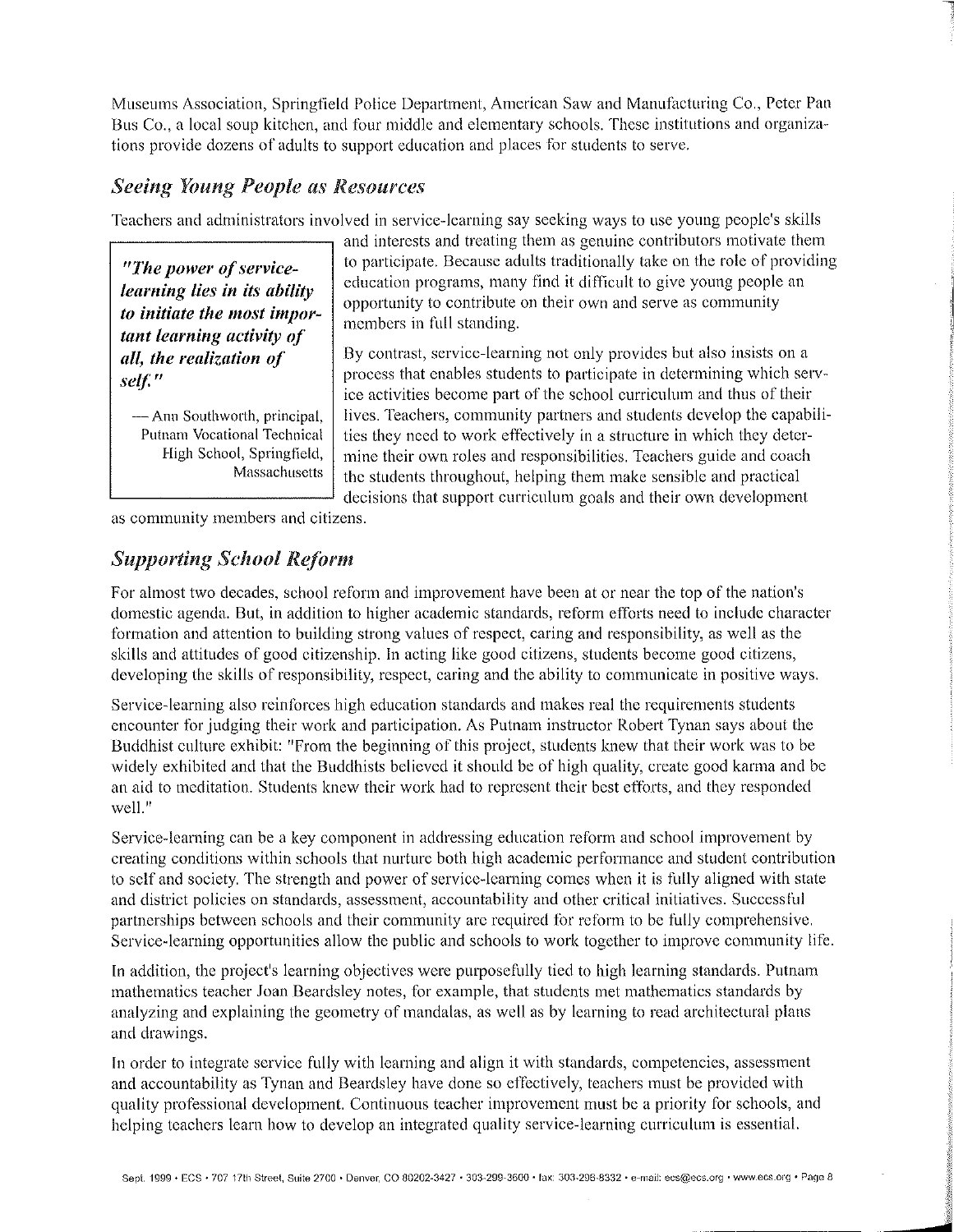# *Promoting Positive Youth Development*

In the past few years, psychological research conducted on how young people learn and what factors

contribute to the development of a healthy, successful person has confirmed what teachers who usc service-learning have long known. Education writer Daniel Goleman, for example, whose research bas led him to conclude that emotional well-being is the strongest predictor of achievement in school and on the job, posits five dimensions of emotional intelligence that he believes should be incorporated into schooling to help young people develop emotional health.'

"If *I can do this as a 7th grader, I can do anything, anytime in my life."* 

> - Student taking part in service-learning

They include:

- Self-awareness the basis for self-confidence and a child's need to know strengths, limits and how to be decisive.
- The ability to handle emotions the root of emotional intelligence, which includes the ability to handle impulses and feelings. By adolescence, boys who do not develop maturely in this area are three to six times more likely to display violent social behavior.
- Motivation having hope, setting goals and knowing how to persist in attaining them.
- Empathy understanding how someone else feels.
- Social skills  $-$  how to interact with others in a positive, friendly way.

Similarly, the research of Renata and Geoffrey Caine into the brain's learning capacities has led them to conclude that young people need learning experiences that engage positive emotions. Further, research on what makes some people more resilient to problems and disappointments than others suggests that persons in the fields of preventing delinquency, youth development and education should create situations in which young people have caring relationships, high expectations and opportunities to contribute.'' As co-editor of *Resiliency in Action,* Bonnie Benard notes this research "provides a powerful rationale for moving our narrow focus in the social and behavioral sciences from a risk, deficit and pathology focus to an examination of the strengths youths, their families, their schools and their communities have brought to bear in promoting healing and health."'

### *Conclusion*

Educators, researchers and community leaders increasingly see that involving students in service-learn-

ing activities enhances young people's intellectual, psychological and moral development. And, as researchers substantiate the links between youth violence and a lack of connection to community, policymakers and educators need to examine service-learning's capacity as a tool for preventing violent acts among the nation's young people. The experience of Putnam Vocational Technical High School and others is ample evidence that even schools mired in despair can take a new, positive direction when their students are connected to activity that demonstrates to them that they can make a difference.

As former principal of Springfield, Massachusetts' Chestnut Middle School, Virginia Anderson found service-learning can create a more positive school climate, break the isolation of the school and students from their neighborhoods, increase student interaction with adults and provide a path for growth in self-confidence. As one boy exclaimed after a successful service activity, "If I can do this as a 7th grader, I can do anything, anytime in my life."' Littleton need not be the last word.

*"You see a big, big change in the kids you work with. I had a girl who could hardly read, and I worked with her every week, and at the end of the year, she was above the other students in her class. She fust needed extra attention.* "

> -Student taking part in service-learning, Amarillo, Texas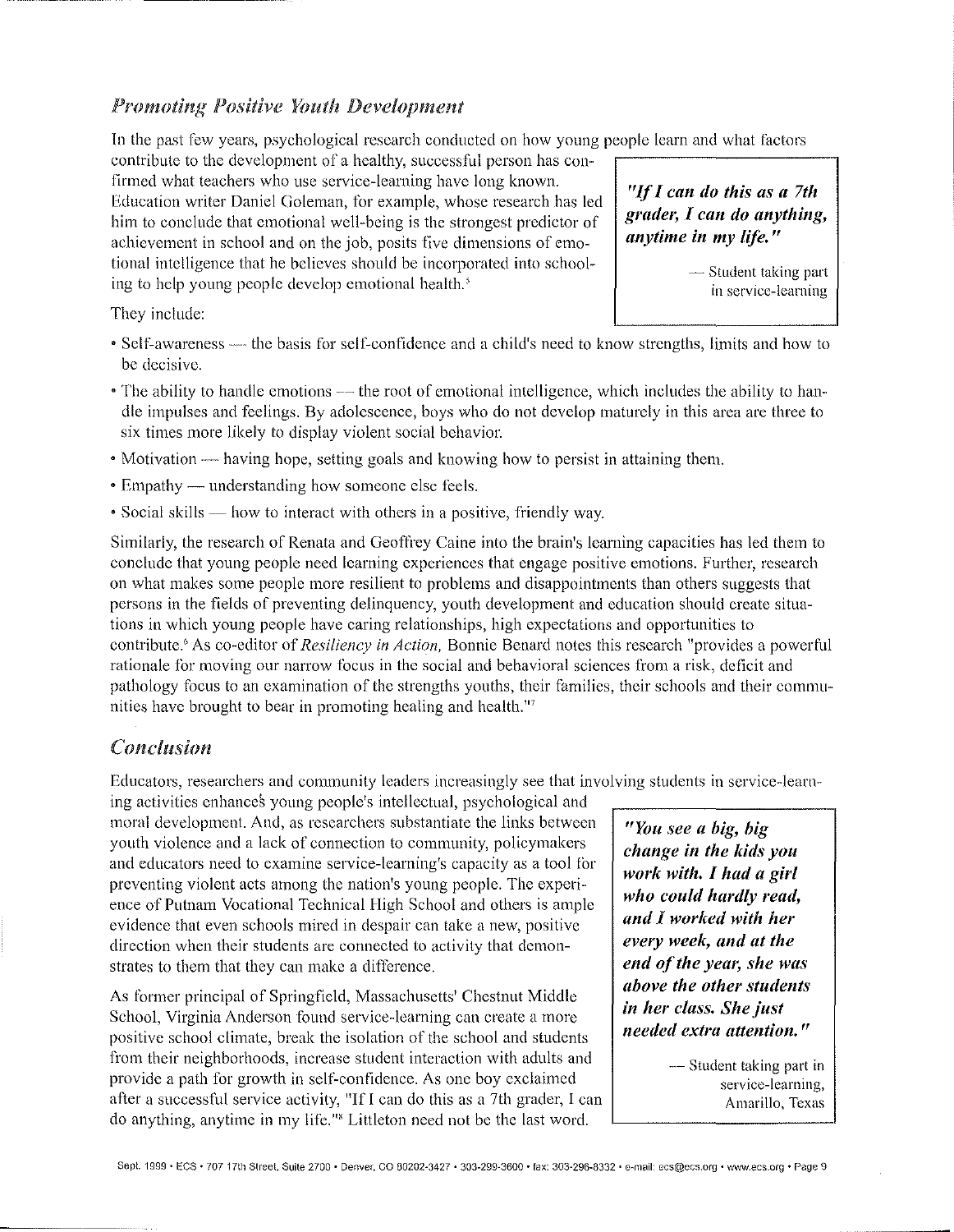# **ENDNOTES**

-

J

<sup>1</sup> ABT Associates (1998). *National Evaluation of Learn and Serve School and Community-Based Programs.* Washington, DC: Corporation for National Service.

<sup>2</sup> Boston, Bruce O. (1998). *Service-learning: What It Offers to Students, Schools and Communities.* Washington, DC: Council of Chief State School Officers.

<sup>3</sup> Boston.

'1 Boston.

<sup>5</sup> Poole, Carolyn (1997, May). "Up with Emotional Health," *Educational Leadership*, vol. 54, pp. 12-14. See also Goleman, Daniel (1995). *Emotional Intelligence.* New York: Basic Books.

*r.* Caine, Renata, and Caine, Geoffrey (1994). *Nfaking Connections: Teaching and the Human Brain.* New York: Addison-Wesley Publishing.

<sup>7</sup> Benard, Bonnie (1996, Winter). "From Research to Practice: The Foundations of the Resiliency Paradigm," *Resiliency in Action Newsletter.* 

s Kinsley, Interview.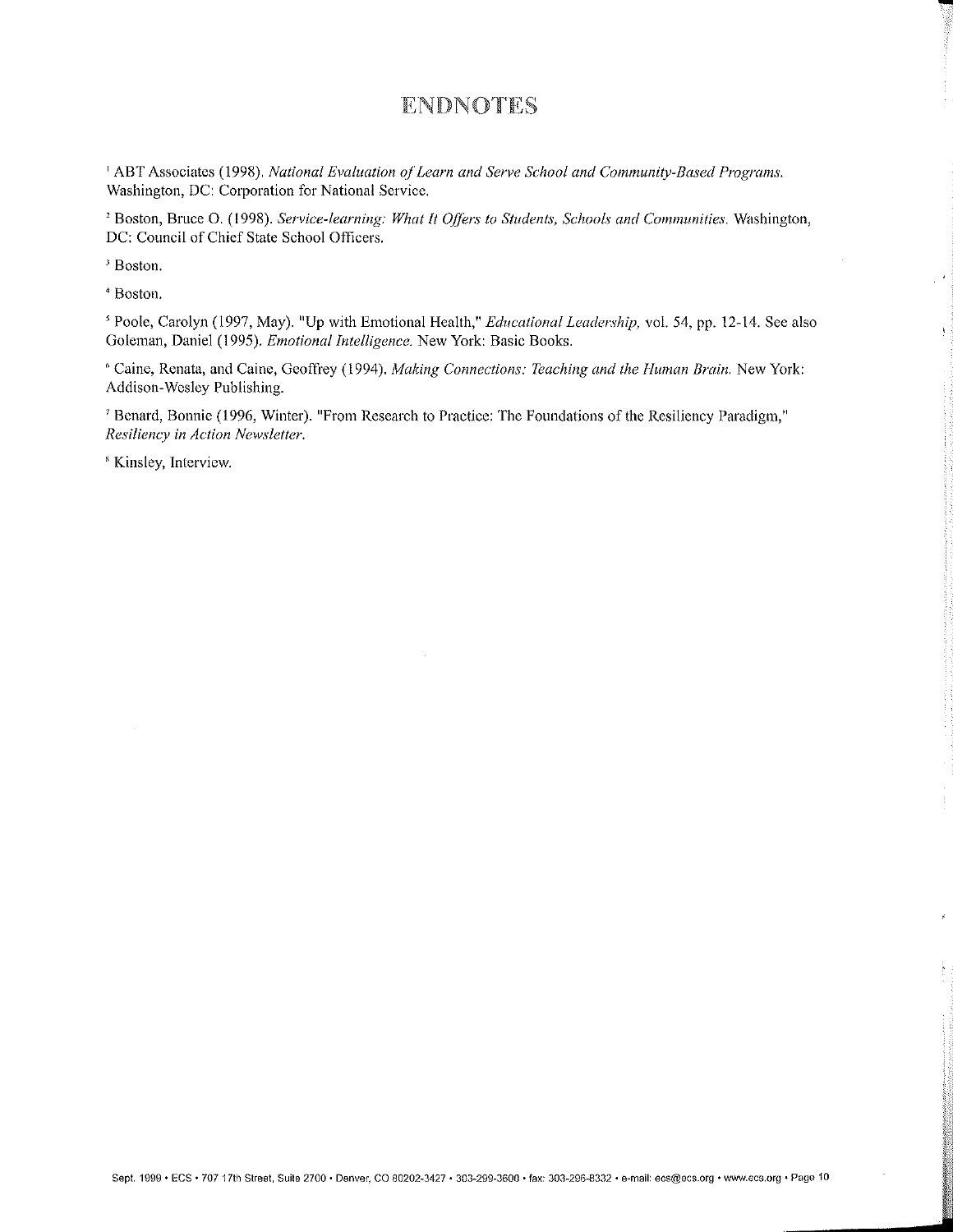# SERVICE-LEARNING RESOURCES

The following organizations and publications are resources for service-learning materials, curriculum, and/or training and technical assistance services.

### *Organizations*

Campus Compact Box 1975 Brown University Providence, RI 02912-1975 Phone: 401-863-1119 www.compact.org (Coordination of college programs)

Compact for Learning and Citizenship Education Commission of the States 707 17th Street, Suite 2700 Denver, CO 80202-3427 Phone: 303-299-3600 Fax: 303-296-8332 www.ccs.org (Policy and curriculum integration)

Compass Institute 4253 Cottonwood Place Vadnais Heights, MN 55527 (Training and technical assistance and evaluation)

Close~ Up Foundation ACT Project 44 Canal Center Plaza Alexandria, VA 22314-1592 Phone: 703-706-3512 Fax: 703-706-0001 www.closeup.org (Civic education and service-learning materials)

Corporation for National Service Department of Service-Learning 1201 New York Avenue, NW Washington, DC 20525 Phone: 202-606-5000 www.cns.gov (Funding and policy resources, materials and training information)

**Earth Force** t 908 Mount Vernon Avenue, 2nd Floor Alexandria, VA 22301 Phone: 703-299-9400 www.earthforce.org (Environmental education service-learning materials and training)

Institute for Service-Learning Henry Avenue and Schoolhouse Lane Philadelphia, PA 19144 Phone: 215-951-2269 Fax: 215-951-2128 e-mail: Institute@philacol.edu (Curriculum integration materials, technical assistance)

Learn and Serve America Exchange National Youth Leadership Council 1910 W. County Road B Roseville, MN 55113 Phone: 800-572-3924 Fax: 651-631-2955 www:lsaexchange@nylc.org (Training and technical assistance)

National Dropout Prevention Center 209 Martin Street Clemson, SC 29634-0726 Phone: 864-656-2599 Fax: 864-656-0136 www.dropoutprevention.org (Curriculum integration materials, technical assistance, and higher education partnerships)

National Service-Learning Clearinghouse University of Minnesota R460 Yo Tech Ed Building 1954 Buford Avenue St. Paul, MN 55108 Phone: 800-808-7378 www.nicsl.coled.umn.edu e-mail: serve@tc.umn.edu (K-12, community-based, higher education and Indian Tribe program database, evaluation, curriculum and materials)

National Society for Experiential Education 3509 Haworth Drive, Suite 207 Raleigh, NC 27609-7229 Phone: 919-7873263 Fax: 919-787-3381 e-mail: nsee@nestart.net (Curriculum integration and higher education partnerships)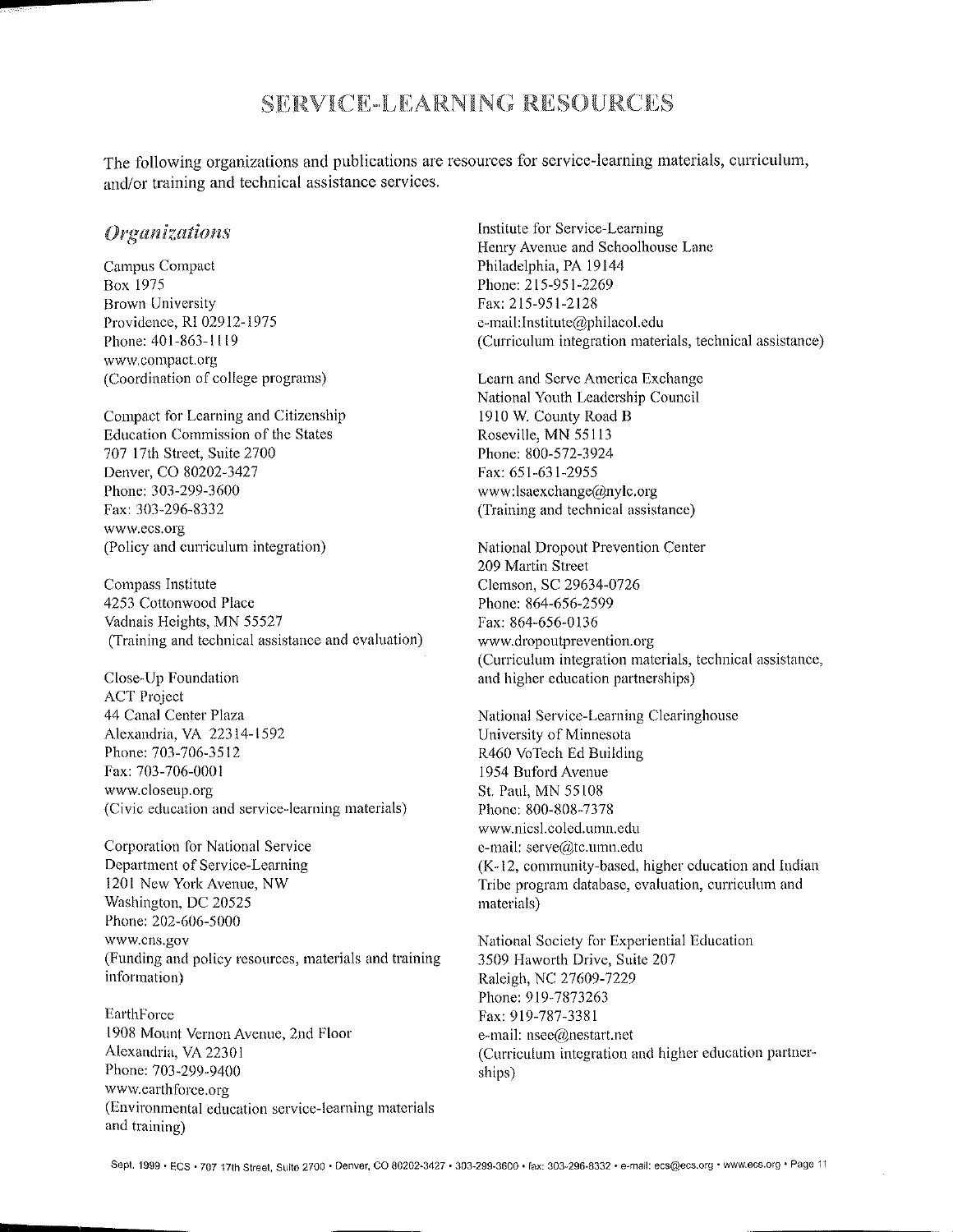National Youth Leadership Council 1910 W County Road B Roseville, MN 55llJ Phone: 800-572-3924 Fax: 651-631-2955 (Training, technical assistance, materials)

Northwest Regional Educational Laboratory 101 SW Main Street, Suite 500 Portland, OR 97204-3297 Phone: 800-361-7890 Fax: 503-272-0133 e-mail: blakca(@nwrel.org www.nwrel.org (Curriculum integration, evaluation)

Points of Light Foundation 1400 I Street NW, Suite 800 Washington, DC 20006 Phone: 202-729-8000 Fax: 202-729-8100 (Integration in community-based organization and youth development)

RMC Research W 1512 Larimer Street Writer Square, Suite 540 Denver, CO 80202 Phone: 808-922-3636  $rmc@m$ cdenver.com (Research and evaluation materials)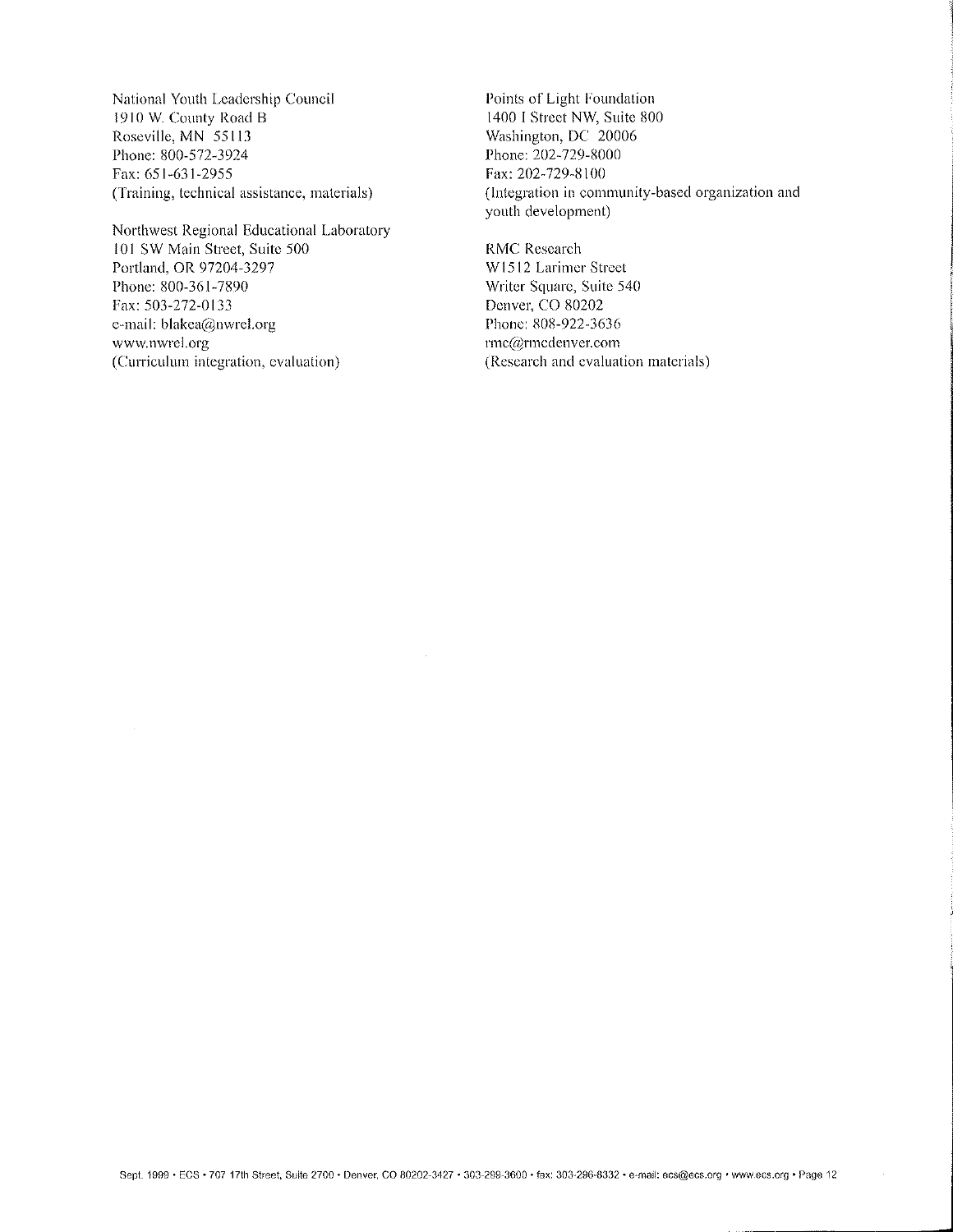# PRIMARY REFERENCES

Abt Associates ( 1998). *National Evaluation of Learn and Serve School and Cornmunity Based Programs.*  Washington, DC: Corporation for National Service.

Benard, Bonnie (1996, Winter). "From Research to Practice: The Foundations of the Resiliency Paradigm." *Resiliency in Action* (A newsletter Published by Resiliency in Action).

Boston, Bruce (1997). *Service-learning: What It Officrs*  to Students, Schools and Communities. Washington, DC: Council of Chief State School Officers.

Caine, Renata, and Caine, Geoffrey ( 1994 ). *Making Connections: Teaching and the f!uman Brain.* New York: Addison-Wesley Publishing.

Goleman, Daniel (1995). *Emotional Intelligence.* New York: Bantam Books.

Kinsley, Linda Carol ( 1992). *A Case Study. The Integration of Community Service-Learning into the Curriculum by an Interdisciplinary Team of Teachers at an Urban Middle School.* Doctoral Dissertation, University of Massachusetts, Amherst.

Mitchell, Jimmie (1999, June 21). Letter to Ann Southworth.

Poole, Carolyn (1997, May). "Up with Emotional Health," *Educational Leadership,* vol. 54.

### *Additional References*

### **Best Practices**

Honnet, Ellen Porter, and Poulsen, Susan ( 1989). *Principles of Good Practice in Combining Service and Learning.* Racine, WI: Wingspread Special Report, Johnson Foundation.

National Service-Learning Cooperative ( 1999). *Essential Elements of Service-Learning for Effective Practice.* Roseville, MN: National Youth Leadership Council.

*Standards for Quality Service-Learning* ( 1995). Alliance for Service-learning in Educational Reform. Alexandria, VA: Close-Up Foundation.

### Building a School Community

Meier, Deborah (1995, January). "How Could Our Schools Be?" *Phi Delta Kappan,* 369-373.

Sergiovanni, Thomas J. (1994). "Becoming a Purposeful Community." *Building Community in Schools.* San Francisco, CA: Jossey-Bass, Inc. Publications.

Sergiovanni, Thomas J. (1994). "Changing Our Theory of Schooling." *Building Community in Schools.* San Francisco, CA: Jossey-Bass, Inc. Publications.

#### **Citizenship**

Barber, Benjamin R. ( 1991, Spring). "A Mandate for Liberty: Requiring Education-based Community Service." The Responsive Community.

Berman, Sheldon (1998). "The Bridge to Civility: Empathy, Ethics and Service." The School *Administratm;* 27-32.

Brandell, Ellen, and Hinck, Shelly (1997, October). "Service-learning: Connecting Citizenship with the Classroom." *NASSP Bulletin.* 

Carey-Webb, Allen (1991, November). "Homelessness and Language Arts: Contexts and Connections." *English Journal,* 22-28.

Carter, Kathy Gibson, and Hiott, Beverly C. ( 1997, Fall; 1998, Winter). "Linking Community Education and Service-Learning: South Carolina's Model."  $Commuty$  *Education Journal.* 

Clark, Todd ( 1999). "Rethinking Civic Education for the 21st Century." *Educational Leadership,* 65-87.

Finney, Marian Rouse (1997, October). "Service-Learning in Maryland: Making Academics More Relevant." *NAASP Bulletin.* 

Kinsley, Carol (1994, November I). "What is Community Service-Learning?" *Vital Speeches of the Day,* LXI (2).

Knack, Stephen (1990, December 31). "Why We Don't Vote -- or Say 'Thank You.'" *The Wall Street Journal.*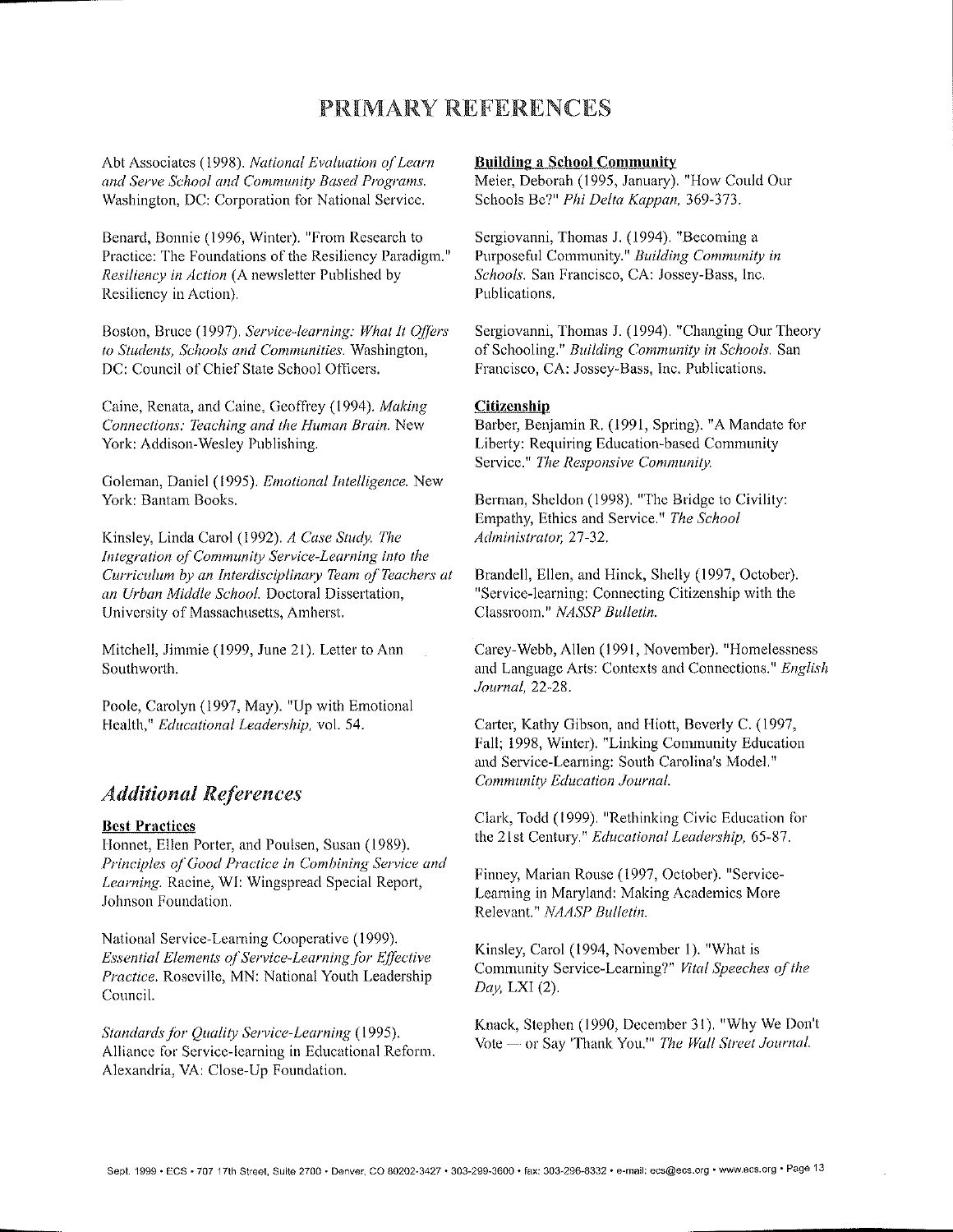Rifkin, Jeremy (1996, January 31). "Rethinking the Mission of American Education: Preparing the Next Generation for the Civil Society." *Education Week,*  32-33.

Siegel, Susan, and Rockwood, Virginia (1993, September). "Democratic Education, Student Empowerment and Community Service: Theory and Practice." *Equity and Excellence in Education,* 26(2).

### Civic Action

Frietas, Kevin, and Eagan, Julianne (1997, August). Learning Contemporary Problems through Community *Involvement.* Amherst, MA: Eastern Regional Information Center, School of Education, University of Massachusetts.

Greco, Lisa M. (1997, August). *Teaching the Presidential Elections.* Amherst, MA: Eastern Regional Information Center, School of Education University of Massachusetts.

Lesko, Wendy (1992). "Bump The Dump, How Teens Moved a Mountain. No Kidding Around!" America's *Young Activists Are Changing the World.* MD: Information USA.

### Liability

"Legal Issues for Service-Learning Programs: A Community Service Brief' (1994). *Nonprofit Risk Management.* 

#### Philosophy/Foundation of Service-learning

Anderson, Susan M. (1998). *Service-Learning: A National Strategy for Youth Development*. Washington, DC: Education Policy Task Force, Institute for Communitarian Policy Studies, George Washington University.

Gomez, Barbara; Kielsmeier, Jim; Kinsley, Carol; McPherson, Kate; and Parsons, Cynthia (1990, March). "Service-Learning Advances School Improvement." *National Service-learning Initiative.* 

Lewis, Catherine C.; Schaps, Eric; and Watson, Marilyn (1995, March). "Beyond the Pendulum: Creating Challenging and Caring Schools." *Phi Delta Kappan.* 

Morton, Keith (1995, Fall). "The Irony Of Service: Charity, Project and Social Change in Service-Learning." *Michigan Journal of Community Servicelearning.* 

### Rationale for Youth Service

Benard, Bonnie (1990, January). "Youth Service: From Youth as Problems to Youth as Resources.<sup>"</sup> *Prevention Forum.* 

Boston, Bruce 0. (1997). *Service-Learning: What It*  Offers Students, Schools, and Communities. Washington, DC: Council of Chief State School Officers.

Boyte, Harry C. (1991, May 13). "Turning on Youth to Politics." *The Nation.* 

MacNichol, Roland (1993, September). "Service-Learning: A Challenge To Do the Right Thing." *Equity and Excellence in Education.* 

Scott, David K., and Awbrey, Susan M. (1993, July/August). "Transforming Scholarship." Change.

### **Reflection**

Fusco, Dana R. (1997-98, Winter). "Reflection: Practices that Make It Work." Community Youth Roles. National Helpers Network, lnc.

#### Research

Fertman, Carl I. (1997, Fall; 1998, Winter). "Servicelearning Program Research Lessons for Community Educators." Community Education Journal.

Smith, Marilyn W. ( 1997, Fall; 1998, Winter). "Service-Learning and the School-Youth Community Triad." *Michigan Community Education Journal.* 

### School Reform

Denton, William H. (1997, Fall; 1998, Winter). "Service-Learning: A Powerful Strategy for Educational Reform." Community Education *Journal.* 

Gomez, Barbara M. (1997). *Connecting Service-Learning and School-to-Career Initiatives.* Washington, DC: Council of Chief State School Officers.

Halsted, Alice L., and Schine, Joan G. (1994, Summer/Fall). "Service-Learning: The Promise and the Risk." *New England Journal of Public Policy.* 

Kinsley, Carol ( 1997). *Community Service-Learning: A Guide To Including Service in the Public School Curriculum.* Albany, NY: State University of New York.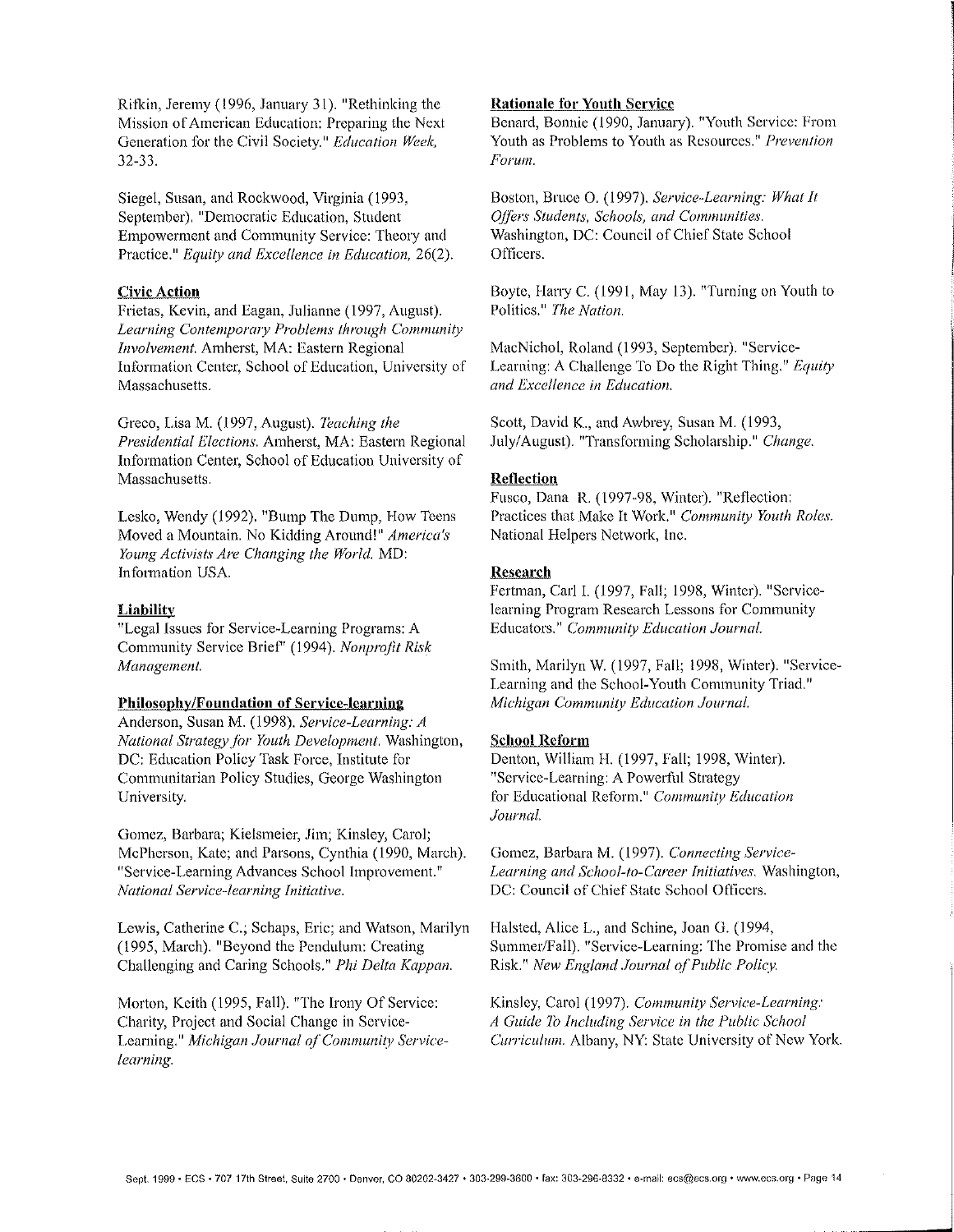Laplante, Lisa J., and Kinsley, Carol (1994). "Service-Learning as an Integrated Experience in K-5 Education." *An Introduction 10 Resources And Information.* Springfield, MA: Community Service-Learning Center.

Lodish, Richard ( 1991, January 9). "Elementary Lessons on "The Habit of Involvement." *Education Week.* 

Ncbgen, Mary K., and McPherson, Kate ( 1990, November). "Enriching Learning Through Service: A Talc of Three Districts.!! *Educational Leadership.* 

Nikol, Resa Gabel (1993, March). "Community Service as a Teaching Tool." *NJEA Review.* 

### Student Assessment

Conrad, Dan, and Hedin, Diane (1990). *Learning From 5'ervice: LXperience Is the Best Teacher Or Is It?*  Raleigh, NC: National Society for Internships and Experiential Education.

Using Portfolios To Assess Student Performance ( 1992). Portland, OR: Far West Laboratory.

### **Teacher Education**

*Integrating Service-Learning into Teacher Education: Why? And How? Portraits of Improving Teacher Education Through Service-Learning* (1995). Washington, DC: Council of Chief State School Officers.

Lyday, W. Jackson, and Winecoff, Larry ( 1998, Fall/Winter). "Service-Learning Standards for Teachers, Guidelines for Practitioners and Pre-Service Teacher Education Programs." Community Education Journal.

Prawat, Richard S., and Floden, Robert E. (1994). "Philosophical Perspectives on Constructivist Views of Learning." *Educational Psychology*, 29 (1).

### **University-School Partnerships**

Kinsley, Carol (1990, Fall). "Creating New Structures -- Community Service-Learning.'' *Community Education Journal.* 

This Education Commission of the States' *Issue Paper* was written by Carol W. Kinsley, Ann Southworth and Bruce 0. Boston.

Carol W. Kinsley is a presidential appointee to the board of directors of the Corporation for National Service. She is a national leader in service-learning education and author of several works in the field.

Ann Southworth is principal of the Roger L. Putnam Vocational Technical High School in Springfield, Massachusetts. She is a pioneer in the use of service-learning as a tool for school reform at the building level.

Bruce O. Boston has been writing about issues surrounding the education reform debate for more than 20 years. Most recently, he wrote *Service-Learning: What It Offers Students, Schools, and Communities* (1997).and *Their Best Selves* (1997), a study of the value of service-learning for character education.

© Copyright 1999 by the Education Commission of the States (ECS). All rights reserved.

The Education Commission of the States is a nonprofit, nationwide interstate organization that helps governors, legislators, state education officials and others identify, develop and implement public policies to improve student learning at all levels. It is ECS policy to take affirmative action to prevent discrimination in its policies, programs and employment practices.

Copies of this *Issue Paper* are available for \$4 including postage and handling from the ECS Distribution Center, 707 17th Street, Suite 2700, Denver, Colorado 80202-3427, 303-299-3692. Ask for No. IP-99-2. ECS accepts prepaid orders, MasterCard and Visa. All sales are final.

To request permission to excerpt part of this publication, either in print or electronically, please fax Josie Canales at 303-296-8332 or e-mail: jeanales@ecs.org.